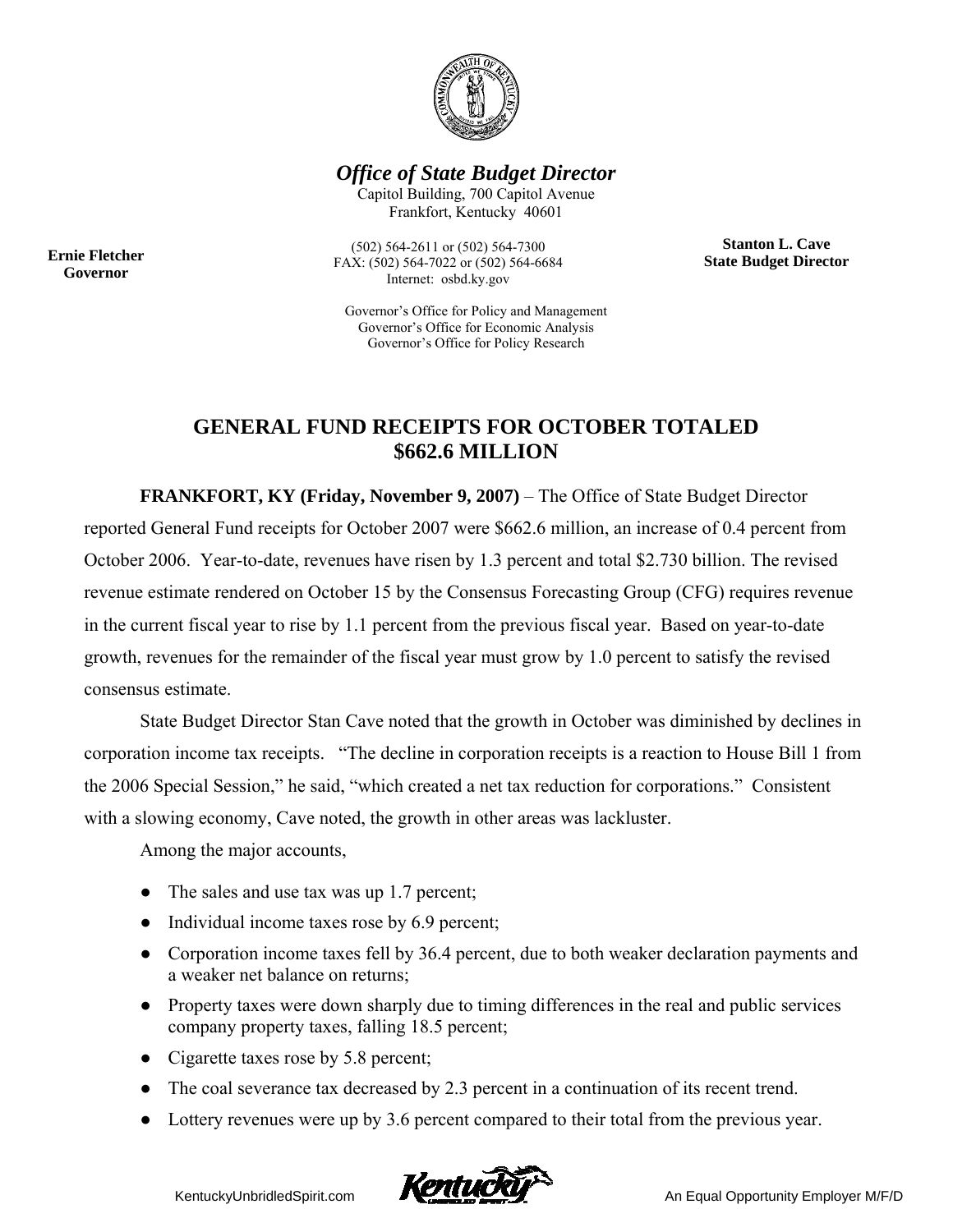The Road Fund grew 14.6 percent in October, with total revenues of \$99.7 million. Year-todate, the Road Fund is up 9.2 percent, totaling \$426.4 million. In October, motor fuels taxes grew by 7.1 percent due to a rate increase that became effective in July. Motor vehicle usage taxes were up by 15.4 percent. License and privilege taxes rose by 26.1 percent due to an increase in motor vehicle license fees. Nontax receipts were up by 28.1 percent due to increases in investment income and departmental fees.

###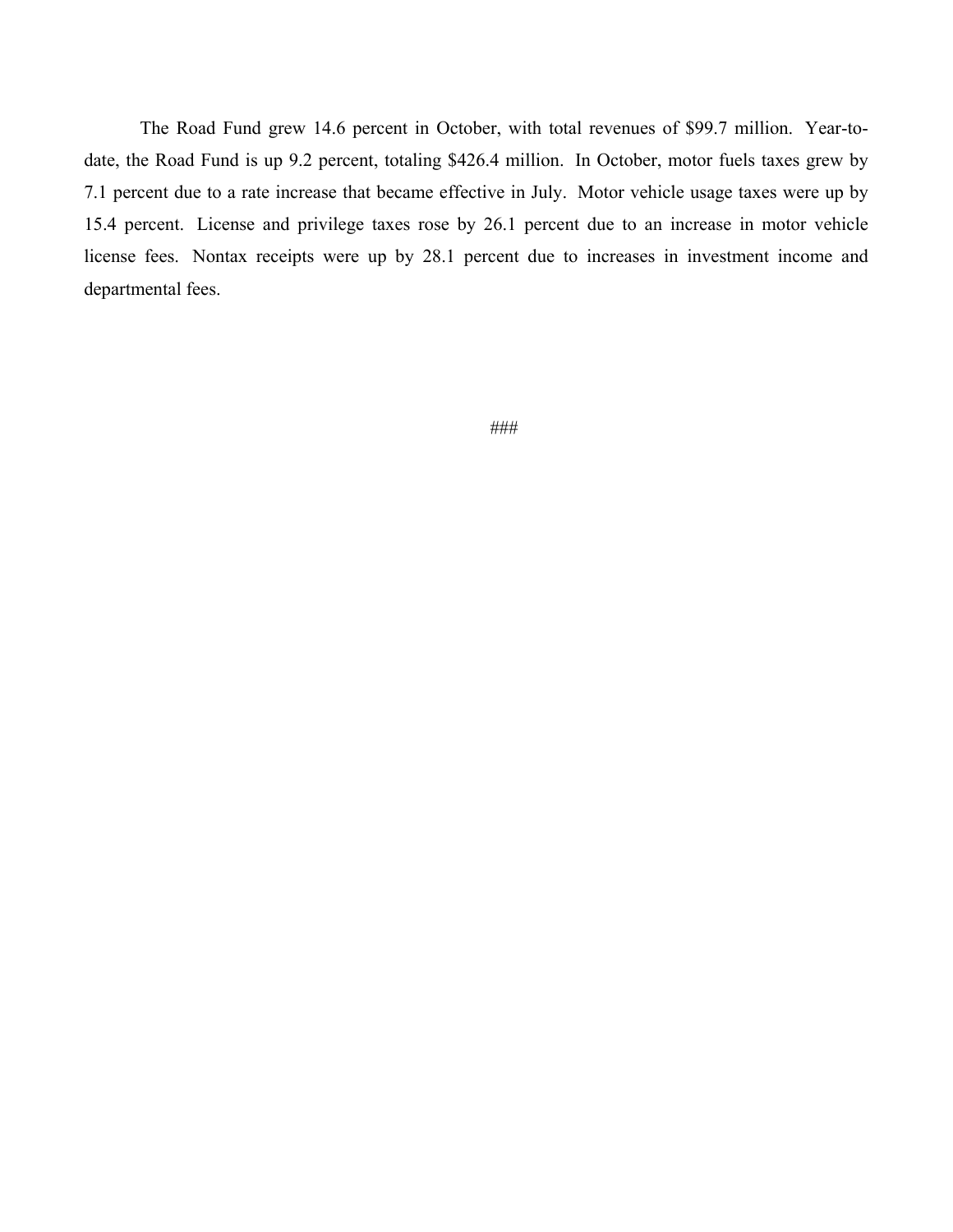## **KENTUCKY STATE GOVERNMENT REVENUE 1. GENERAL FUND REVENUE**

|                                                                             |                        | <b>OCTOBER</b>         |                        | <b>JULY THROUGH OCTOBER</b> |                         |              |
|-----------------------------------------------------------------------------|------------------------|------------------------|------------------------|-----------------------------|-------------------------|--------------|
|                                                                             | 2007                   | 2006                   | % Change               | FY 2008                     | FY 2007                 | % Change     |
| <b>TOTAL GENERAL FUND</b>                                                   | \$662,553,129          | \$660,219,166          | $0.4\%$                | \$2,729,664,719             | \$2,695,957,275         | 1.3%         |
| <b>Tax Receipts</b>                                                         | \$639,364,847          | \$630,134,117          | 1.5%                   | \$2,636,758,112             | \$2,596,830,676         | 1.5%         |
| Sales and Gross Receipts                                                    | \$292,438,748          | \$280,443,352          | 4.3%                   | \$1,133,172,312             | \$1,096,911,049         | 3.3%         |
| <b>Beer Consumption</b>                                                     | 578,719                | 535,116                | 8.1%                   | 2,420,648                   | 2,326,467               | 4.0%         |
| <b>Beer Wholesale</b>                                                       | 3,741,122              | 3,623,845              | 3.2%                   | 17,936,425                  | 16,833,504              | 6.6%         |
| Cigarette                                                                   | 14,965,180             | 14,148,504             | 5.8%                   | 58,739,020                  | 55,849,854              | 5.2%         |
| <b>Distilled Spirits Case Sales</b><br><b>Distilled Spirits Consumption</b> | 7,962<br>801,787       | 7,879<br>805,934       | 1.1%<br>$-0.5%$        | 33,334<br>3,365,790         | 31,864<br>3,260,456     | 4.6%<br>3.2% |
| <b>Distilled Spirits Wholesale</b>                                          | 2,034,419              | 1,988,360              | 2.3%                   | 8,370,500                   | 7,909,715               | 5.8%         |
| Insurance Premium                                                           | 16,747,893             | 10,324,138             | 62.2%                  | 40,805,436                  | 39,121,421              | 4.3%         |
| Pari-Mutuel                                                                 | 605,575                | 585,738                | 3.4%                   | 1,315,357                   | 1,325,021               | $-0.7%$      |
| Race Track Admission                                                        | 815                    | 1,139                  | $-28.5%$               | 153,466                     | 118,913                 | 29.1%        |
| Sales and Use                                                               | 246,701,620            | 242,493,793            | 1.7%                   | 974,909,151                 | 946,316,886             | 3.0%         |
| <b>Wine Consumption</b>                                                     | 191,608                | 190,008                | 0.8%                   | 743,270                     | 720,104                 | 3.2%         |
| Wine Wholesale                                                              | 949,845                | 920,582                | 3.2%                   | 3,610,124                   | 3,453,835               | 4.5%         |
| <b>Telecommunications Tax</b>                                               | 4,368,309              | 4,113,728              | 6.2%                   | 17,694,140                  | 16,755,154              | 5.6%         |
| <b>Other Tobacco Products</b>                                               | 743,893                | 704,588                | 5.6%                   | 3,075,651                   | 2,887,857               | 6.5%         |
|                                                                             |                        |                        |                        |                             |                         | 20.2%        |
| License and Privilege<br>Alc. Bev. License Suspension                       | \$26,545,074<br>44.650 | \$24,078,626<br>21,750 | 10.2%<br>105.3%        | \$114,329,569<br>363.420    | \$95,076,767<br>122,750 | 196.1%       |
| Coal Severance                                                              | 18,913,817             | 19,350,190             | $-2.3%$                | 72,345,935                  | 74,113,339              | $-2.4%$      |
| <b>Corporation License</b>                                                  | 585,076                | 455,090                | 28.6%                  | 2,487,357                   | 2,142,760               | 16.1%        |
| Corporation Organization                                                    | 3,528                  | 6,765                  | $-47.8%$               | 91.585                      | 48,165                  | 90.1%        |
| <b>Occupational Licenses</b>                                                | 10,891                 | 5,876                  | 85.4%                  | 51,486                      | 36,385                  | 41.5%        |
| Oil Production                                                              | 700,401                | 472,114                | 48.4%                  | 2,740,018                   | 2,330,882               | 17.6%        |
| Race Track License                                                          | 0                      | 0                      | $\overline{a}$         | 186,575                     | 160,500                 | 16.2%        |
| <b>Bank Franchise Tax</b>                                                   | 52,327                 | 1,724                  | 2935.2%                | 6,479                       | (216, 103)              | $---$        |
| <b>Driver License Fees</b>                                                  | 47,869                 | 36,308                 | 31.8%                  | 224,784                     | 197,570                 | 13.8%        |
| <b>Minerals Severance</b>                                                   | 1,445,150              | 1,532,682              | $-5.7%$                | 6,022,499                   | 5,703,801               | 5.6%         |
| <b>Natural Gas Severance</b>                                                | 2,728,339              | 2,196,127              | 24.2%                  | 9,195,036                   | 10,436,718              | $-11.9%$     |
| <b>Limited Liability Entity</b>                                             | 2,013,026              | 0                      | $---$                  | 20,614,395                  | $\Omega$                |              |
| Income                                                                      | \$295,725,647          | \$295,743,040          | 0.0%                   | \$1,282,410,349             | \$1,313,222,605         | $-2.3%$      |
| Corporation                                                                 | 30,101,137             | 47,330,207             | -36.4%                 | 194,073,301                 | 326,969,139             | -40.6%       |
| Individual                                                                  | 265,624,510            | 248,412,833            | 6.9%                   | 1,088,337,049               | 986,253,466             | 10.4%        |
| Property                                                                    | \$18,532,044           | \$22,750,178           | $-18.5%$               | \$77,351,638                | \$63,871,426            | 21.1%        |
| <b>Building &amp; Loan Association</b>                                      | 0                      | $\Omega$               | $\overline{a}$         | 93,832                      | 423,953                 | -77.9%       |
| General - Real                                                              | 1,368,247              | 1,988,959              | $-31.2%$               | 1,944,396                   | 2,273,921               | $-14.5%$     |
| General - Tangible                                                          | 13,591,910             | 7,879,994              | 72.5%                  | 39,856,076                  | 30,850,548              | 29.2%        |
| Omitted & Delinquent                                                        | 1,793,844              | 3,273,299              | $-45.2%$               | 21,351,259                  | 14,971,269              | 42.6%        |
| <b>Public Service</b>                                                       | 1,532,470              | 9,125,283              | $-83.2%$               | 13,696,961                  | 14,853,555              | $-7.8%$      |
| Other                                                                       | 245,573                | 482,642                | $-49.1%$               | 409,114                     | 498,179                 | $-17.9%$     |
| Inheritance                                                                 | \$2,779,893            | \$4,055,262            | $-31.4%$               | \$16,841,555                | \$16,292,469            | 3.4%         |
| Miscellaneous                                                               | \$3,343,441            | \$3,063,660            | 9.1%                   | \$12,652,689                | \$11,456,360            | 10.4%        |
| <b>Legal Process</b>                                                        | 2,151,309              | 1,977,574              | 8.8%                   | 8,704,637                   | 8,763,657               | $-0.7%$      |
| T. V. A. In Lieu Payments                                                   | 1,192,132              | 1,086,086              | 9.8%                   | 3,948,053                   | 2,688,205               | 46.9%        |
| Other                                                                       | 0                      | 0                      | $---$                  | 0                           | 4,499                   | $-100.0\%$   |
| <b>Nontax Receipts</b>                                                      | \$21,119,861           | \$29,066,352           | $-27.3%$               | \$89,096,935                | \$90,957,590            | $-2.0%$      |
| <b>Departmental Fees</b>                                                    | 2,305,136              | 2,134,139              | $8.0\%$                | 9,657,436                   | 8,791,837               | $9.8\%$      |
| PSC Assessment Fee                                                          | 49.123                 | 5,115                  | 860.4%                 | 10,578,781                  | 12,263,940              | $-13.7%$     |
| Fines & Forfeitures                                                         | 2,299,474              | 2,076,250              | 10.8%                  | 9,915,477                   | 8,738,198               | 13.5%        |
| Interest on Investments                                                     | 107,602                | 116,694                | $-7.8%$                | 544,231                     | 477,982                 | 13.9%        |
| Lottery                                                                     | 14,500,000             | 14,000,000             | 3.6%                   | 56,000,000                  | 55,000,000              | 1.8%         |
| Sale of NO <sub>x</sub> Credits                                             | 0                      | $\Omega$               | $\qquad \qquad \cdots$ | 0                           | 87,500                  | $-100.0\%$   |
| Miscellaneous                                                               | 1,858,525              | 10,734,155             | $-82.7%$               | 2,401,010                   | 5,598,133               | $-57.1%$     |
| Redeposit of State Funds                                                    | \$2,068,422            | \$1,018,697            | 103.0%                 | \$3,809,671.69              | \$8,169,008.87          | $-53.4%$     |